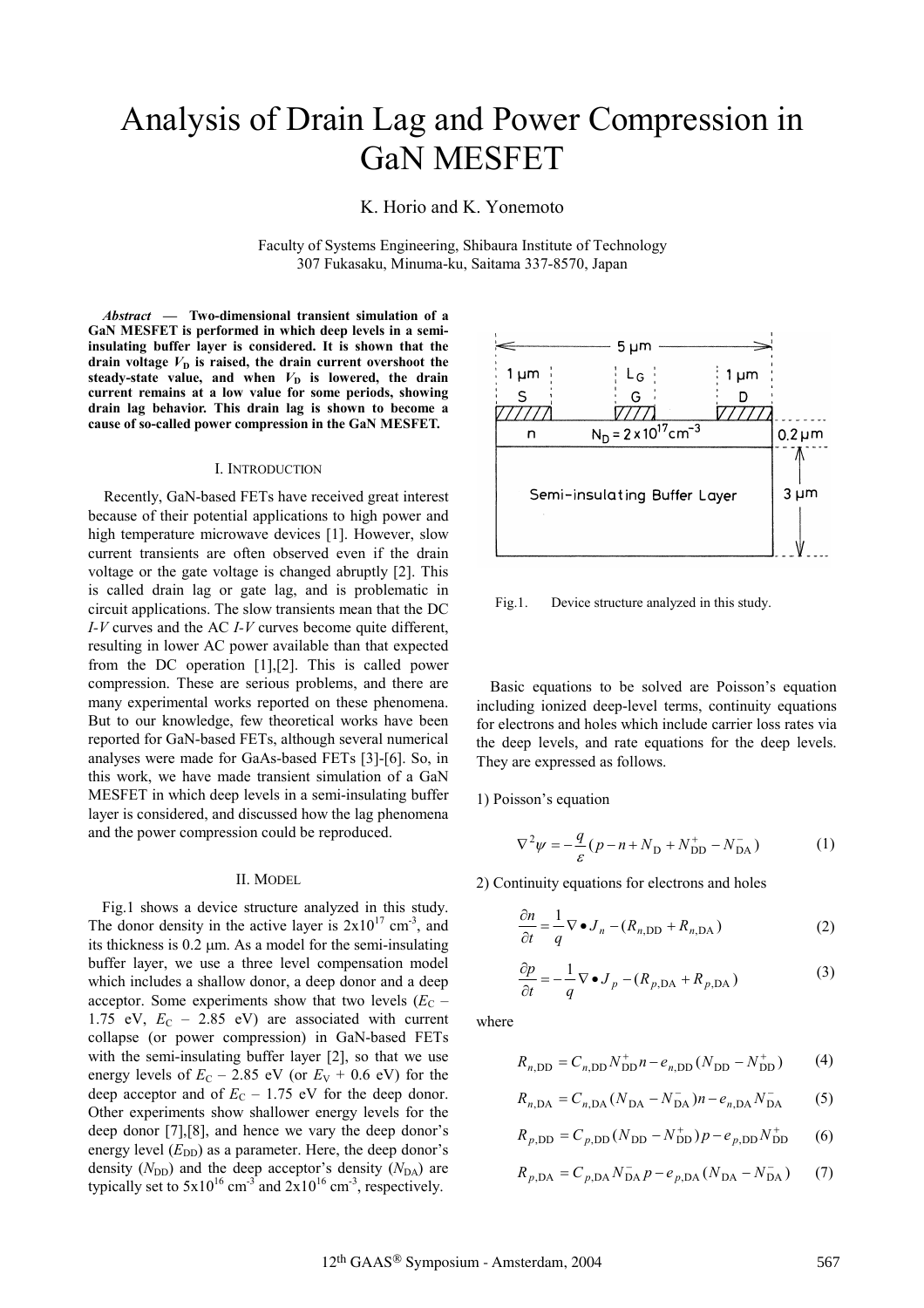3) Rate equations for the deep levels

$$
\frac{\partial}{\partial t}(N_{\rm DD} - N_{\rm DD}^+) = R_{n,\rm DD} - R_{p,\rm DD}
$$
 (8)

$$
\frac{\partial}{\partial t} N_{\text{DA}}^- = R_{n,\text{DA}} - R_{p,\text{DA}} \tag{9}
$$

where  $N_{\text{DD}}^+$  and  $N_{\text{DA}}^-$  represent ionized densities of deep donors and deep acceptors, respectively.  $C_n$  and  $C_p$  are the electron and hole capture coefficients of the deep levels, respectively, *en* and *ep* are the electron and hole emission rates of the deep levels, respectively, and the subscript (DD, DA) represents the corresponding deep level. The above equations are put into discrete forms and are solved numerically.

### III. RESULTS AND DISCUSSIONS

Fig.2 shows calculated drain-current responses of the GaN MESFET when the drain voltage  $V_D$  is raised from 0 V ( $V_{\text{Dini}}$ ) to  $V_{\text{Dfin}}$ , where the gate voltage  $V_{\text{G}}$  is kept constant (0 V). Here  $E_C - E_{DD}$  is 1.0 eV. When  $V_{Dfin}$  is 6 to 10 V, the drain currents become constant temporarily around  $t = 10^{-10}$  s ("quasi-steady state" [3]), and begin to decrease gradually after some time, reaching real steadystate values. For  $V_{\text{Dfin}} = 20 \text{ V}$ , the quasi-steady state is not observed, and for  $V_{\text{Dfin}} = 2$  V, no slow transients are observed. It is understood that when  $V_D$  is raised enough, electrons are injected into the buffer layer, and hence the drain currents overshoot. The quasi-steady state is regarded as a state where the deep levels in the buffer layer are not responding. When the deep donors in the buffer layer begin to capture injected electrons, the drain currents begin to decrease, showing the slow current responses (drain lag).



Fig.2. Calculated drain-current responses of GaN MESFET when  $V_D$  is raised from 0 V to  $\hat{V}_{\text{Dfin}}$ .  $V_G = 0$  V.  $E_C$  $-E_{DD} = 1.0$  eV.



Fig.3. Calculated drain-current responses of GaN MESFET when  $V_D$  is lowered from 20 V to  $V_{\text{Dfin}}$ .  $V_G$  = 0 V.  $E_C - E_{DD} = 1.0$  eV.



Fig.4. Comparison of drain-current responses of GaN MESFET as a parameter of deep donor's energy level  $E_{DD}$ .

Fig.3 shows the calculated drain-current responses when  $V_D$  is lowered from 20 V ( $V_{Dini}$ ) to  $V_{Dfin}$ , where  $V_G$  is kept 0 V. Here  $E_C - E_{DD}$  is 1.0 eV. It is seen that the drain currents remain at low values for some periods, and begin to increase slowly around  $t = 10^2$  s, showing drain lag behavior. This is due to the slow response of the deep donor. It is understood that the drain currents begin to increase as the deep donors begin to emit electrons.

Fig.4 shows a comparison of the drain-current responses when the deep donor's energy level  $E_{DD}$  is varied. For relatively shallow  $E_{DD}$  of 0.5 eV, the responses are rather fast, and the drain currents reach the steady-state values around  $t = 10^{-5}$  s both when  $V_D$  is raised and when  $V_D$  is lowered. On the other hand, for deep  $E_{\text{DD}}$  of 1.75 eV, electron emission from the deep donor occurs quite slowly, and the drain current remains at a low value even at  $10^6$  s.